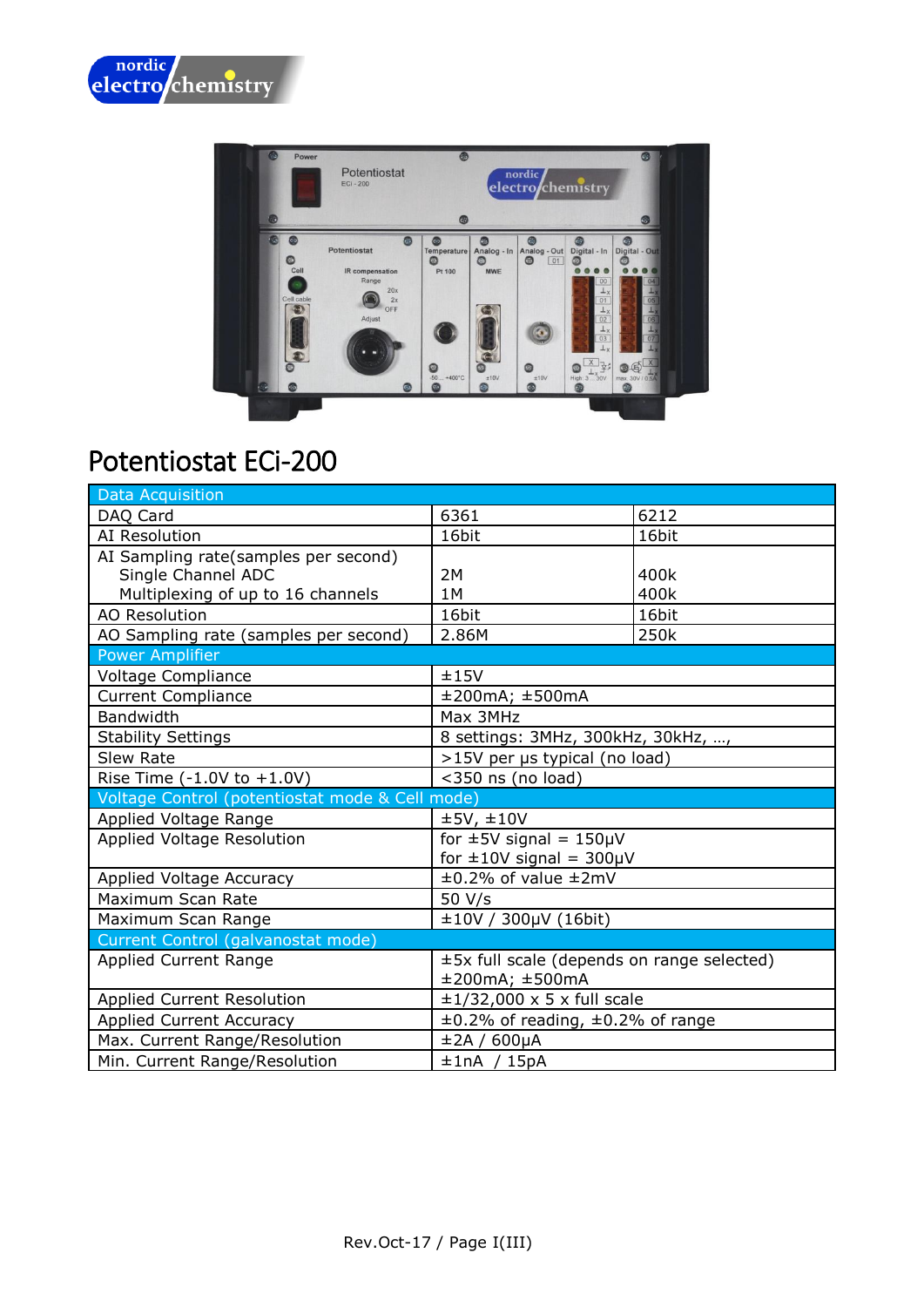| Electrometer                 |                                                                          |  |
|------------------------------|--------------------------------------------------------------------------|--|
| Max. Input Range             | ±10V                                                                     |  |
| Bandwidth                    | $\geq$ 1MHz (3dB)                                                        |  |
| Input Impedance              | $\geq$ 10 <sup>12</sup> Ω in parallel with $\leq$ 5pF (typical)          |  |
| Leakage Current              | ≤5pA at less than 25°C                                                   |  |
| <b>CMRR</b>                  | 60 dB at 100kHz (typical)                                                |  |
|                              |                                                                          |  |
| <b>Voltage Measurement</b>   |                                                                          |  |
| Voltage Range                | $\pm 200$ mV, $\pm 1V$ , $\pm 2V$ , $\pm 5V$ , $\pm 10V$ (Autoselection) |  |
| Resolution                   | 16Bit                                                                    |  |
| <b>Voltage Accuracy</b>      | $\pm 0.2\%$ of reading, $\pm 2$ mV                                       |  |
|                              |                                                                          |  |
| <b>Current Measurement</b>   |                                                                          |  |
| <b>Current Modes</b>         | Set maximum output current:                                              |  |
|                              | 4 modes: 1A, 10mA, 100uA, 1uA                                            |  |
|                              |                                                                          |  |
| <b>Current Ranges</b>        | 4 ranges: Current mode x Range Setting                                   |  |
|                              | Changing the current range does not affect the                           |  |
|                              | IR-compensation.                                                         |  |
|                              | 1A mode: 1A (200/500mA max.) to 1mA                                      |  |
|                              | 10mA mode: 10mA (50mA max.) to 10uA                                      |  |
|                              | 100uA mode: 100uA (500uA max.) to 100nA                                  |  |
|                              | 1uA mode: 1uA (5uA max.) to 1nA                                          |  |
|                              |                                                                          |  |
| <b>Current Resolution</b>    | 16bit                                                                    |  |
| Current Accuracy (DC)        | 20 nA to 2A:                                                             |  |
|                              | $\pm 0.2\%$ of reading,                                                  |  |
|                              | $±0.2\%$ of range                                                        |  |
|                              | 100pA: < 0.5% ± 20pA                                                     |  |
| <b>Bandwidth</b>             | 1MHz                                                                     |  |
| Bandwidth limit filter       | Software based                                                           |  |
|                              |                                                                          |  |
| Impedance (EIS)              |                                                                          |  |
| Mode                         | Potentiostat/Galvanostatic/Cell                                          |  |
| Frequency Ranges             | 10µHz to 1 MHz / 10µHz to 100 kHz (based on                              |  |
|                              | DAQ card)                                                                |  |
| Minimum AC Voltage Amplitude | 0.1mV RMS                                                                |  |
| Sweep                        | Linear or Logarithmic                                                    |  |
|                              |                                                                          |  |
| <b>iR Compensation</b>       |                                                                          |  |
| Positive Feedback            | Yes, analogue                                                            |  |